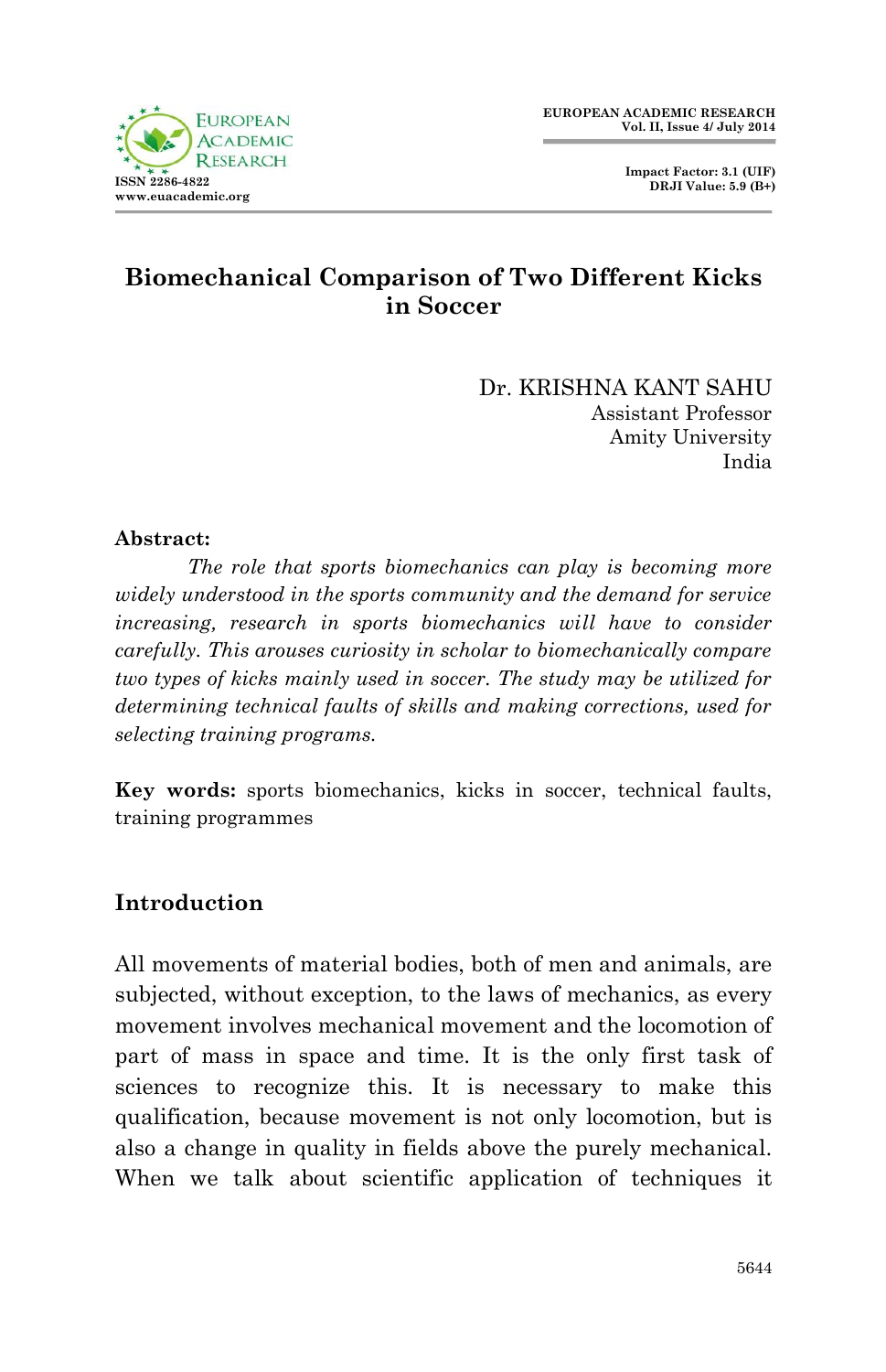means to develop scientific basis of the techniques through skill analysis in the laboratory, or in the field.

 In recent years, research in soccer has been developed also, but few investigations have been exclusively concerned with muscle activity to the soccer kick motion. Some investigations (clarys et.al. 1984) have reported that extensor muscles are likely to be active during the flexion movement and vice versa. The so called 'soccer paradox'. The instep kick is one of the most fundamental and frequently used skills in the game of soccer. As many players perform the instep kick, it is often performed approaching from a diagonal.

In performing kicking movement the dominant extremely functions as an open kinetic chain system. In this segmental link system the internal muscle torques act between the individual links, which in soccer kicking are thigh, shank and foot.

Purpose of the study was to compare kicking the ball with inside of the foot and kicking the ball with instep of the foot on selected biomechanical variables.

## **Methodology**

The subjects selected for this study were four male football players of university level were selected. Sequential photographs, the 'elgon' were prepared to analyze the kicks. From the photographs, the 'elgon' were prepared by using segmentation method and various biomechanical variables were obtained. Selected biomechanical variables were angle at hip joint (right and left), height of center of gravity at movement of stance, movement of execution and movement of followthrough, total horizontal distance covered, distance covered in flight, total time taken and time taken during flight. All the kicks perform by right leg and left leg was always non-kicking leg. The two kicks selected in the study were compared with regard to selected biomechanical variables by using t-test.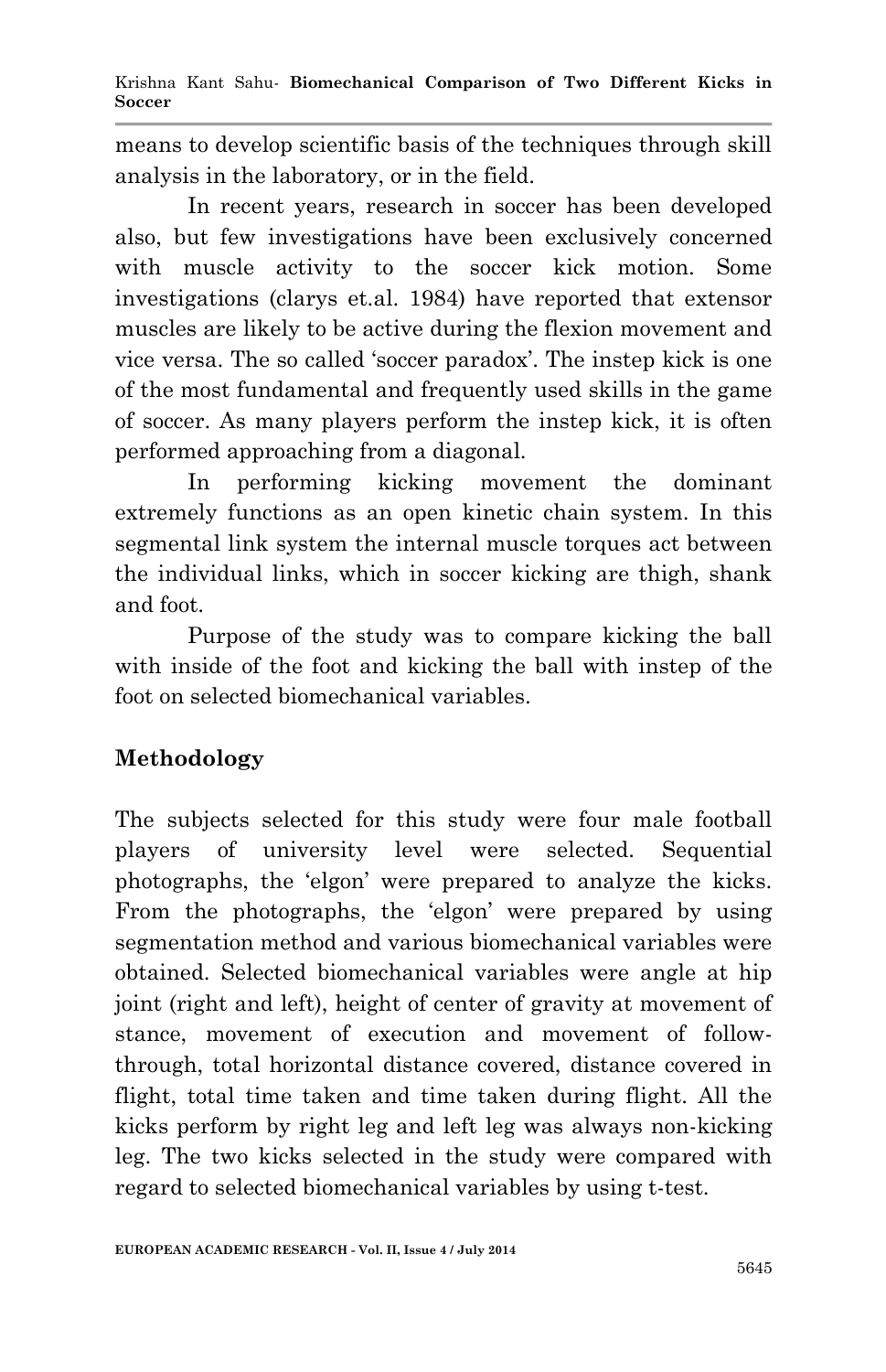### **Analysis of data and result of the study**

The analysis of data and findings has been presented in following tables' i.e. table 1 to table 4.

**Table 1. Mean and Difference between the Means of Selected Angular Kinematic Variables of Instep and Inside Kicks at the Movement of Stance**

| <b>Variables</b> | Kick   | <b>Means</b> | <b>DM</b> | <b>DM</b> | t-ratio |
|------------------|--------|--------------|-----------|-----------|---------|
| Right Hip        | Instep | 179.75       | 19.75     | 9.81      | 2.01    |
| Joint            | Inside | 199.00       |           |           |         |
| Left Hip Joint   | Instep | 117.25       | 17.25     | 9.06      | 1.90    |
|                  | Inside | 134.5        |           |           |         |
| Right Knee       | Instep | 123.75       | 35.75     | 6.60      | $5.42*$ |
| Joint            | Inside | 88           |           |           |         |
| Left knee        | Instep | 139.75       | 5         | 7.28      | 0.69    |
| Joint            | Inside | 144.75       |           |           |         |
| Right Ankle      | Instep | 134.25       | 29.35     | 7.61      | $3.91*$ |
| Joint            | Inside | 104.5        |           |           |         |
| Left Ankle       | Instep | 92.75        | 23.25     | 6.17      | $3.77*$ |
| Joint            | Inside | 116          |           |           |         |

\*significant at .05 level of confidence  $t.05(9) = 2.26$ 

**Table 2. Mean and Difference between the Means of Selected Angular Kinematic Variables of Instep and Inside Kicks at the Movement of Execution**

| <b>Variables</b> | Kick   | Means  | <b>DM</b> | <b>DM</b> | t-ratio |
|------------------|--------|--------|-----------|-----------|---------|
| Hip<br>Right     | Instep | 151.25 | 21        | 9.50      | 2.21    |
| Joint            | Inside | 130.25 |           |           |         |
| Left Hip Joint   | Instep | 143    | 12.75     | 8.11      | 1.57    |
|                  | Inside | 130.25 |           |           |         |
| Right<br>Knee    | Instep | 140.25 | 12        | 8.10      | 1.48    |
| Joint            | Inside | 128.25 |           |           |         |
| Left<br>knee     | Instep | 143.75 | 0.25      | 7.75      | 0.03    |
| Joint            | Inside | 143.5  |           |           |         |
| Ankle<br>Right   | Instep | 114.5  | 17        | 6.98      | $2.43*$ |
| Joint            | Inside | 97.5   |           |           |         |
| Ankle<br>Left    | Instep | 89.75  | 2.75      | 5.8       | 0.48    |
| Joint            | Inside | 92.5   |           |           |         |

\*significant at .05 level of confidence

 $t.05(9) = 2.26$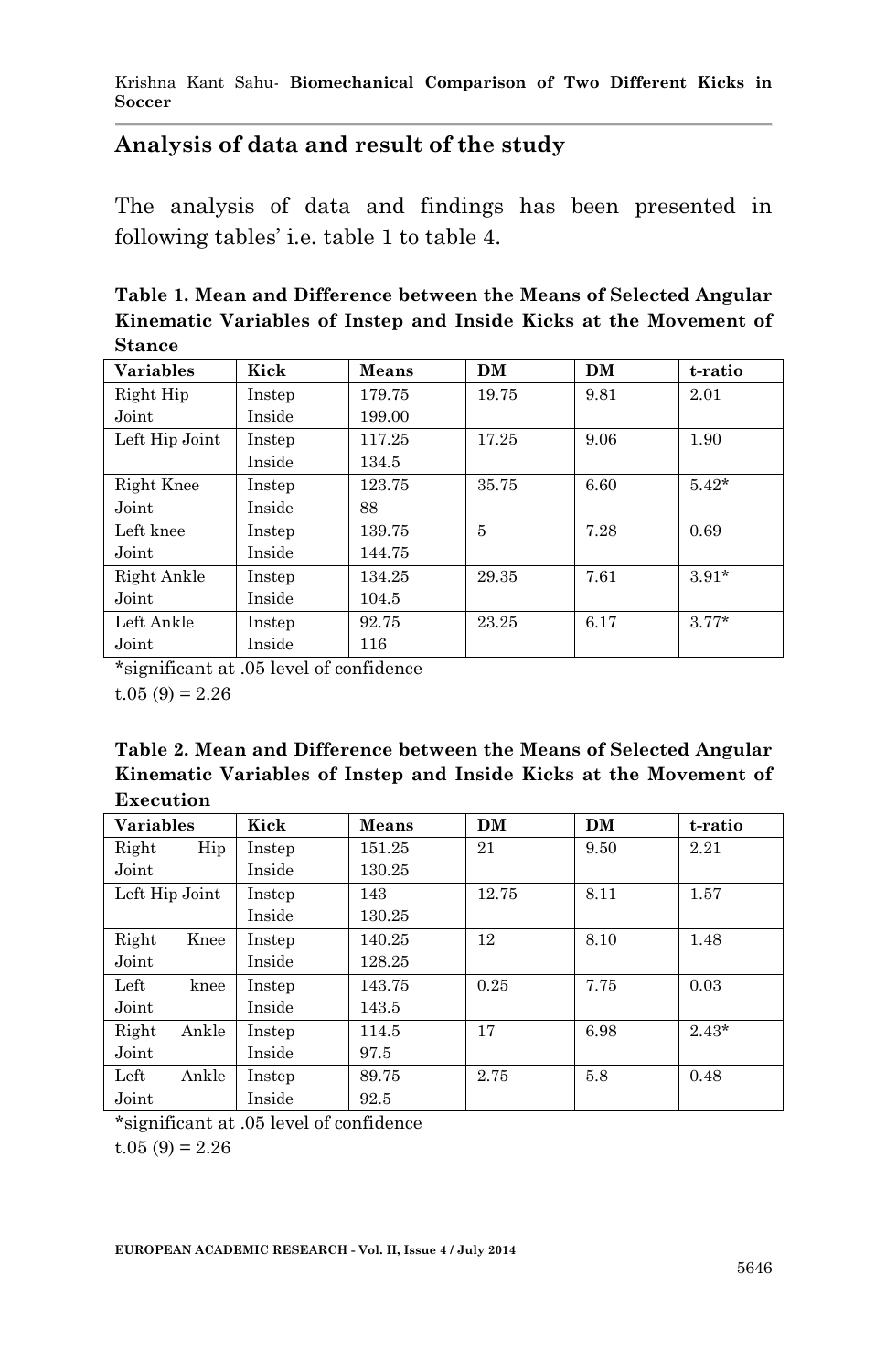Krishna Kant Sahu*-* **Biomechanical Comparison of Two Different Kicks in Soccer**

| Table 3 Mean and Difference between the Means of Selected Angular |
|-------------------------------------------------------------------|
| Kinematic Variables of Instep and Inside Kicks at the Movement of |
| Follow-Through                                                    |

| <b>Variables</b> | Kick   | Means  | DM    | <b>DM</b> | t-ratio |
|------------------|--------|--------|-------|-----------|---------|
| Hip<br>Right     | Instep | 92.75  | 15.75 | 12.63     | 0.80    |
| Joint            | Inside | 77     |       |           |         |
| Left Hip Joint   | Instep | 150.5  | 7     | 7.15      | 0.98    |
|                  | Inside | 157.5  |       |           |         |
| Right<br>Knee    | Instep | 160    | 5     | 9.74      | 0.51    |
| Joint            | Inside | 155    |       |           |         |
| Left<br>knee     | Instep | 158.5  | 10.75 | 4.23      | $2.54*$ |
| Joint            | Inside | 147.75 |       |           |         |
| Ankle<br>Right   | Instep | 122    | 15.5  | 6.79      | $2.28*$ |
| Joint            | Inside | 106.5  |       |           |         |
| Ankle<br>Left    | Instep | 86     | 1.25  | 7.01      | 0.18    |
| Joint            | Inside | 84.75  |       |           |         |

\*significant at .05 level of confidence

 $t.05(9) = 2.26$ 

**Table 4. Mean and Difference Between the Means of Selected Linear Kinematic Variables of Instep and Inside Kicks** 

| <b>Variables</b>       | Kick   | <b>Means</b> | <b>DM</b> | DM    | t-ratio |
|------------------------|--------|--------------|-----------|-------|---------|
| Total<br>Distance      | Instep | 73.101       | 0.22      | 0.892 | 0.25    |
| Covered (mts.)         | Inside | 73.32        |           |       |         |
| Distance Covered in    | Instep | 64.2         | 1.22      | 0.654 | 1.87    |
| Flight (mts.)          | Inside | 65.43        |           |       |         |
| Time Taken During      | Instep | 3.29         | 0.09      | 0.23  | 0.39    |
| Flight (mts.)          | Inside | 3.38         |           |       |         |
| Time<br>Taken<br>Total | Instep | 9.29         | 0.8       | 1.014 | 1.03    |
| (secs)                 | Inside | 9.37         |           |       |         |
| of<br>C.G.at<br>Height | Instep | 116.69       | 12.32     | 3.84  | $3.21*$ |
| Stance (cms.)          | Inside | 104.37       |           |       |         |
| of<br>C.G.at<br>Height | Instep | 109.46       | 44        | 5.37  | 0.82    |
| Execution (cms.)       | Inside | 113.86       |           |       |         |
| of<br>Height<br>C.G.at | Instep | 118.50       | 4.07      | 4.44  | 0.92    |
| Follow-through (cms.)  | Inside | 122.57       |           |       |         |

\*significant at .05 level of confidence  $t.05(9) = 2.26$ 

Results show that certain angular kinematics variables and linear kinematics variables have significant difference between the kicks of soccer.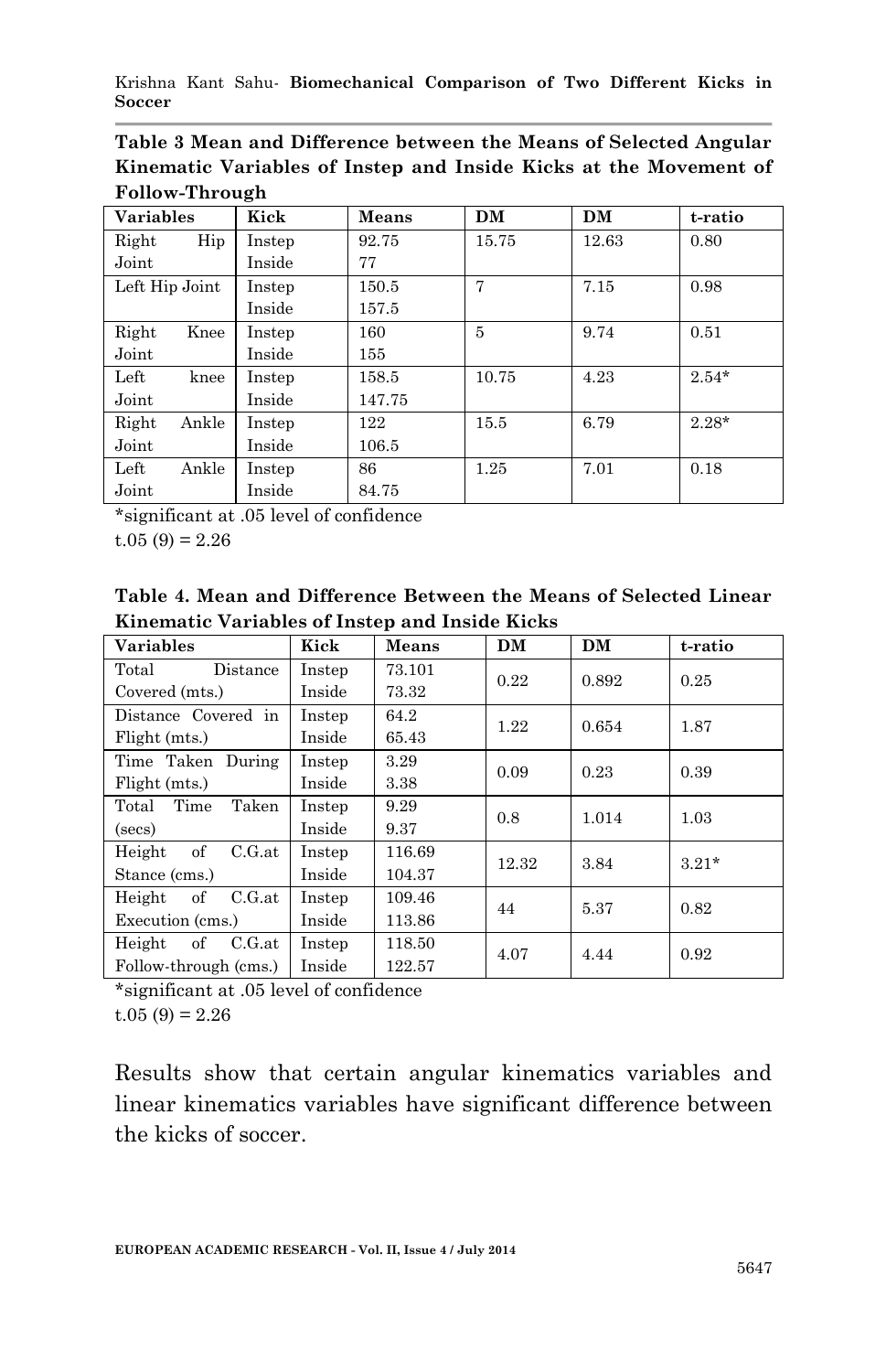### **Conclusions**

- 1. Some of angular kinematic variables like angle at right knee joint, right ankle joint, left ankle joint, at movement of stance has significant differences, whereas right ankle joint at the movement of execution has significant difference. At the movement of followthrough angles at left knee joint and right ankle joint exhibits significant differences.
- 2. Linear kinematic variables have no significant differences except in the case of height of center of gravity at movement of stance, which shows significant difference.

#### **Recommendations**

Based on the conclusion drawn in this study, the following recommendations have been made:

- 1 The results may be utilized for determining technical faults of skill in kicking and to correct the faults.
- 2 The results may be used for selecting training programme.
- 3 The study may be conducted by using cinematography and subject of other performance level, sex and bigger size of sample.
- 4 Similar studies may be conducted on other types of kicks in soccer as well as on other games and sports.

#### **REFERENCES**

Clarys, J.P., Dufous, W., and Pynaert, M. 1984. "Electromyographies of 3 soccer kick Movements." *Goneestundeen Sport* 17-21.